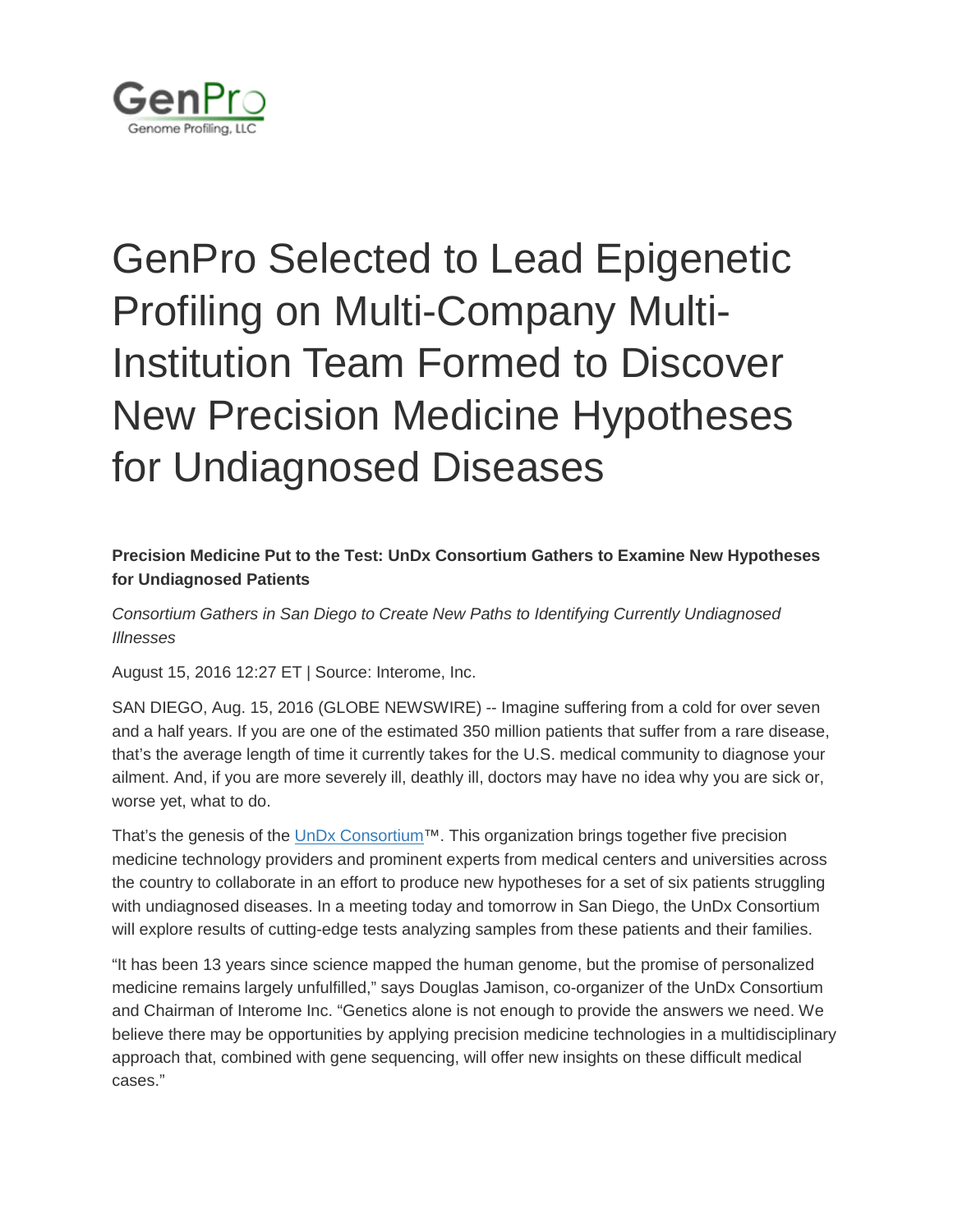

The UnDx Consortium is an initiative of precision medicine technology companies and scientists to explore how a multidisciplinary approach to precision medicine can provide information and answers for patients with undiagnosed diseases. Today's meeting is the beginning of what is expected to evolve into an ongoing forum to explore the potential of combining precision medicine technologies to diagnose and treat disease.

The five technology providers that have donated their services to the UnDx Consortium include:

- **Genome Profiling, LLC** of Wilmington, DE, providing epigenetic analysis;
- **The Lab of Rob Knight and the American Gut Project** at the University of California San Diego (UCSD), providing microbiome analysis;
- **KromaTiD, Inc.** of Fort Collins, CO, providing a chromosomal imaging platform for the detection of chromosomal rearrangements
- **Metabolon, Inc.** of Durham, NC, providing metabolomic analysis; and
- **ORIG3N, Inc.** of Boston, MA, providing both the sample collection and stem cell analysis.

The main question addressed by the UnDx Consortium is whether the contextual information provided by precision medicine technologies can be used in conjunction with genomic information to provide further hypotheses to the six patients covered in the documentary, *Undiagnosed: Medical Refugees*, and perhaps become a model to help other undiagnosed patients. The contextual information will complement genomic analyses previously performed in the CLARITY Undiagnosed Challenge, a virtual medical crowdsourcing effort established in conjunction with Boston Children's and Harvard's CLARITY Challenge, in an attempt to diagnose five patients whose undiagnosed odyssey was chronicled by the documentary *Undiagnosed: Medical Refugees*. The CLARITY Undiagnosed Challenge focused on combining the best methods for genomic sequence interpretation with clinical expertise.

The UnDx Consortium resulted from several conversations between Dr. Katia Moritz and Doug Jamison sparked by an early screening of the Undiagnosed documentary at the Strategic News Service™ Future In Review® conference in late 2015. The documentary filmmakers had been collaborating with Dr. Isaac Kohane, principal investigator for the Undiagnosed Diseases Network Coordinating Center, Boston Children's Hospital's Manton Center for Orphan Disease Research, the Harvard Medical School's Center for Biomedical Informatics, and Illumina, Inc., to launch a project titled the CLARITY Undiagnosed Challenge.

The UnDx Consortium is sponsored by Interome Inc.